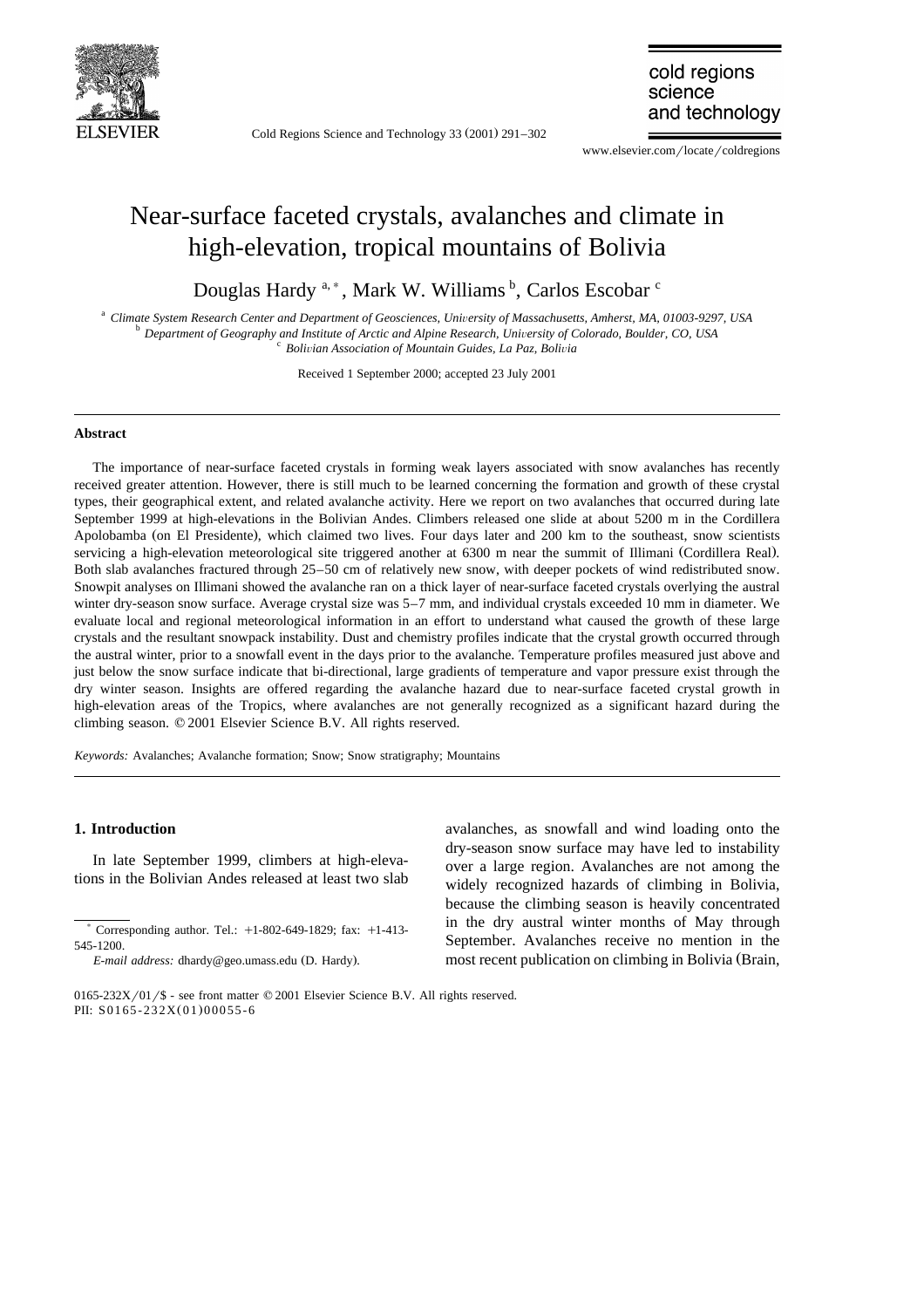1999), consistent with the opinion of a guide-intraining recently that "*[avalanches] don't happen in Bolivia*" (Arrington, 1999).

On 25 September 1999, two climbers triggered a slab avalanche at an elevation of 5200 m on Cerro Presidente, Cordillera Apolobamba, Bolivia (Table 1). One partial burial and one complete burial resulted, and both climbers were killed. Two members of the party witnessed the slide but were not involved. Four days after the avalanche on Cerro Presidente, we triggered a slab release  $\sim 200$  km to the southeast, at 6300 m near the summit of Illimani (Cordillera Real), while servicing a high-elevation meteorological station. Both slab avalanches followed lateral fracture propagation through 25–75 cm of relatively new snow, with deeper pockets due to wind redistribution (Table 1). Weather and snow conditions prior to the avalanches were similar on Illimani and in the Apolobamba.

Analysis of a snowpit on Illimani, from a nearby and safe location, showed that the avalanche ran on well-developed faceted crystals located just below the new snow. We evaluate snowpit observations along with local and regional meteorological information, in an effort to understand what caused the growth of these large crystals and the resultant snowpack instability. Insights are offered regarding the potential avalanche hazard in high-elevation areas of the Tropics, where avalanches are not generally recognized as a significant hazard during the climbing season.

The growth of near-surface faceted crystals, and their role in the formation of weak layers within the snowpack, has recently received attention by Birkeland et al. (1996, 1998). Birkeland (1998) proposed the terminology "near-surface-faceted crystals" as snow formed by near-surface vapor pressure gradients resulting from temperature gradients near the snow surface. Furthermore, he identified the predominant processes leading to the formation of nearsurface faceted crystals. This work has built upon considerable work investigating the growth of faceted snow crystals in response to vapor pressure gradients resulting from temperature gradients, primarily in basal snowpack layers (e.g., Akitaya, 1974; Marbouty, 1980; Colbeck, 1982; Sturm and Benson, 1997). Research focusing upon the growth of faceted crystals close to the surface has also demonstrated the importance of these gradients. Armstrong (1985), for example, determined that faceted crystal growth is initiated when the vapor pressure gradient exceeds 5 hPa  $m^{-1}$ . Birkeland et al. (1998) document bi-directional gradients five times larger, resulting in very rapid growth of near-surface faceted crystals. In the latter case study, a significant weak layer formed in less than 48 h. Of importance to the understanding of near-surface faceted crystal growth at high elevations is the mathematical treatment of the issue by Col-

Table 1 Characteristics of two avalanches in the Bolivian Andes, September 1999

|                              | Cerro Presidente <sup>a</sup> (Cordillera Apolobamba) | Nevado Illimani (Cordillera Real)<br>30 September 1999 |  |  |  |
|------------------------------|-------------------------------------------------------|--------------------------------------------------------|--|--|--|
| Date                         | 25 September 1999                                     |                                                        |  |  |  |
| Time                         | 0830                                                  | 1700                                                   |  |  |  |
| Elevation (m)                | $\sim 5200$                                           | 6300                                                   |  |  |  |
| Incline $(°)$                | $30 - 40$                                             | $30 - 40$                                              |  |  |  |
| Type                         | Slab                                                  | Slab                                                   |  |  |  |
| Width $(m)$                  | 100                                                   | 100                                                    |  |  |  |
| Canadian size classification | $2 - 3(?)$                                            | 2                                                      |  |  |  |
| Avalanche trigger            | climbers                                              | snow scientists                                        |  |  |  |
| Activity                     | Climbing                                              | Climbing                                               |  |  |  |
| Party size                   | 2                                                     | 3                                                      |  |  |  |
| Partial burials              |                                                       | $\Omega$                                               |  |  |  |
| Complete burials             |                                                       | $\Omega$                                               |  |  |  |
| <b>Fatalities</b>            |                                                       | $\mathbf{0}$                                           |  |  |  |
|                              |                                                       |                                                        |  |  |  |

<sup>a</sup>For further details see: http://www.csac.org/Incidents/1999-00/19990925-Bolivia.html.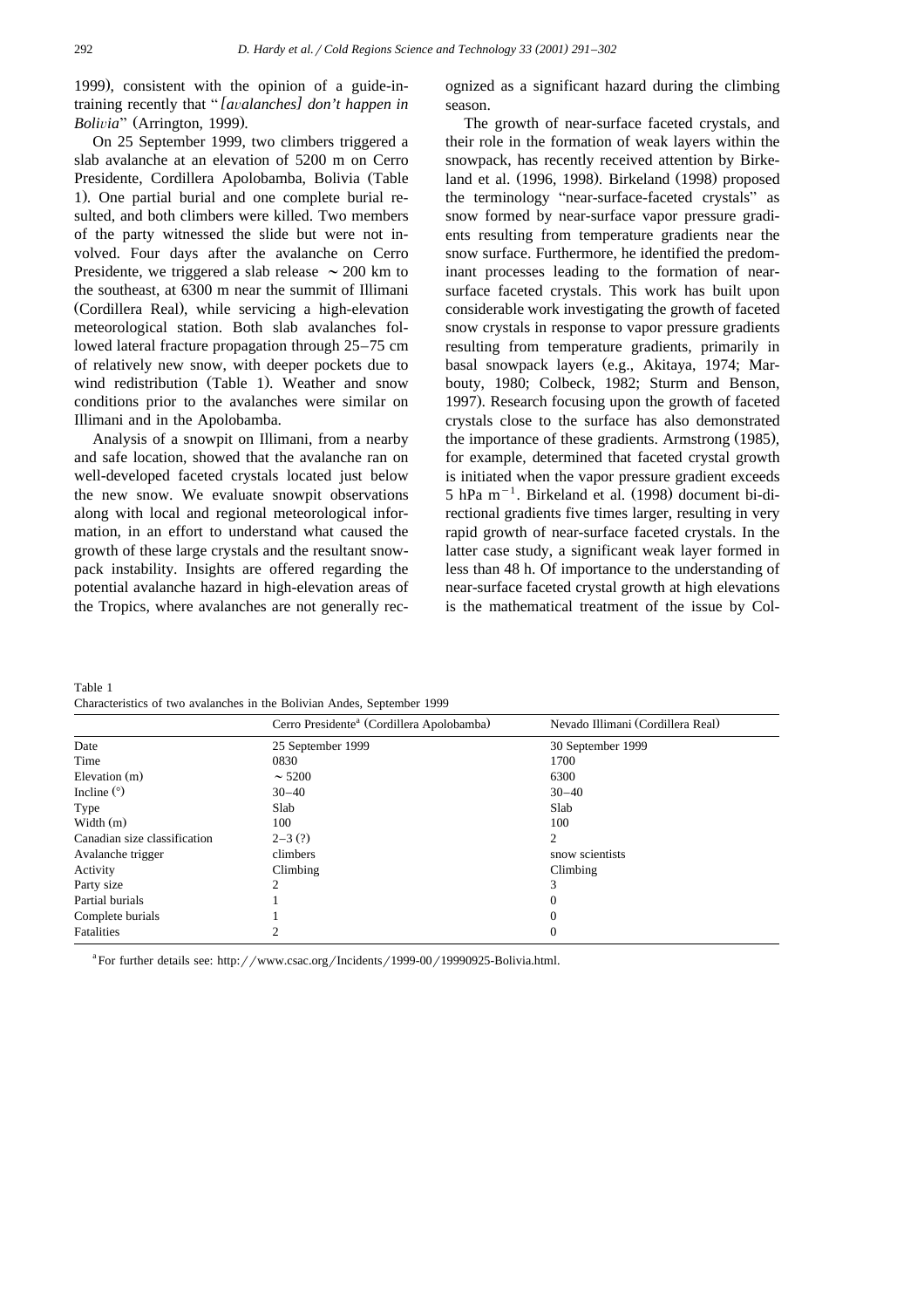

Fig. 1. South America north of 25°S, showing locations discussed in text; all are within Bolivia. From Illimani, Nevado Sajama is  $\sim 200$ km to the southwest, and Cerro Presidente (Cordillera Apolobamba) is  $\sim 200$  km to the northwest. The University of Massachusetts maintained high-elevation meteorological stations near the summits of Sajama and Illimani.

beck (1989), who determined that formation could occur due to either temperature cycling or solar radiation input—but "...solar input definitely increases the sub-surface growth rate".

#### **2. Site description**

The University of Massachusetts maintains two high-elevation meteorological stations near the sum-

mits of Illimani and Sajama in Bolivia (Fig. 1), as part of a project to better understand the climatic signal recorded by tropical ice cores. Each station has an array of sensors to measure aspirated air temperature and humidity, pressure, wind speed and direction, solar radiation and snow accumulation/ ablation (distance to snow surface). Additional instrumentation on Sajama provides measurement redundancy, as well as profiles of air and snow tem-

Table 2

Selected sensors and measurements intervals, at high-elevation weather stations in Bolivia. Variables unique to Sajama are shown in italics. Heights changed constantly as the snow surface changed; those shown here are for Sajama on approx. 1 July 1997

| Variable                         | Sensor model               | Height $(m)$                    | Sampling interval |
|----------------------------------|----------------------------|---------------------------------|-------------------|
| Wind speed and direction (upper) | R.M. Young 05103           | 3.7                             | 60s               |
| Wind speed and direction (lower) | R.M. Young 05103           | 2.7                             | 60 s              |
| Air temperature                  | Vaisala HMP35C             | 3.7                             | $10 \text{ min}$  |
| Relative humidity                | Vaisala HMP35C             | 3.7                             | $10 \text{ min}$  |
| Snow accumulation $(n = 2)$      | Campbell SR50 acoustic     | 2.47 and 2.57                   | 1 hr              |
| Snow surface temperature         | Everest Interscience 4000B | 2.3                             | $10 \text{ min}$  |
| Air temperature gradient         | Type E thermocouples       | 0.03, 1.03, 2.03, 3.7           | $10 \text{ min}$  |
| Snow temperature                 | Thermometric thermistors   | $0.15, -1.85$                   | $10 \text{ min}$  |
| Snow temperature gradient        | Type J thermocouples       | $0, -0.01, -0.06, -0.11, -0.16$ | 10 <sub>s</sub>   |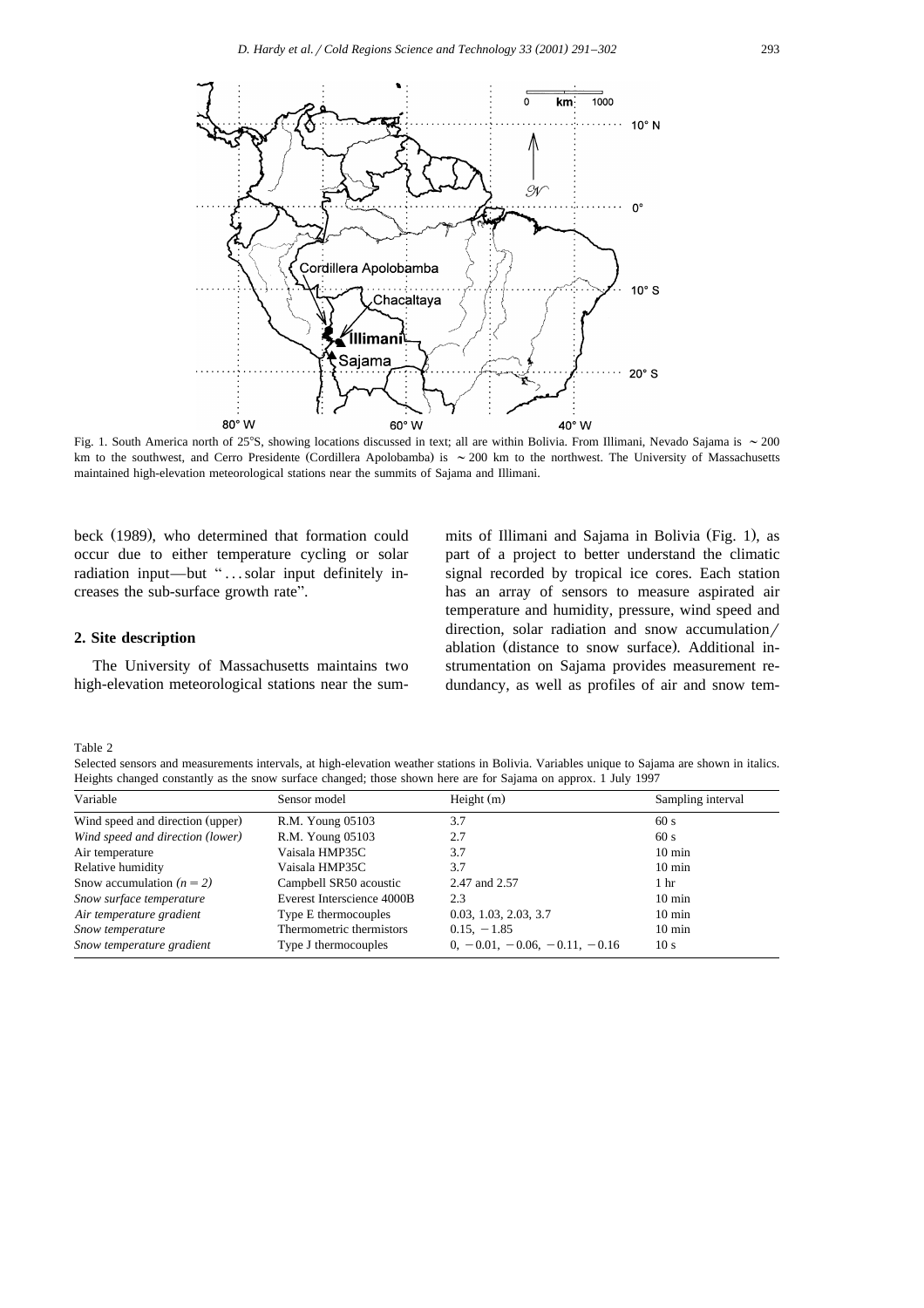

Fig. 2. Nevado Illimani as seen from a commercial airline flight between La Paz, the capital of Bolivia, and Santa Cruz. An oval on the image, east of the summit, indicates the location of the avalanche that occurred 14 days prior. Illimani (6458 m) is the highest peak in the Cordillera Real, a massive mountain with three summits over 20,000 ft, visible from hundreds of miles out on the Altiplano to the west and from far out into the Amazon Basin on the east.

perature (Table 2). Measurements are processed and stored on-site, as well as transmitted to the GOES East satellite. Data are obtained from NOAA in near real-time at the UMass Climate Systems Research

Center. The meteorological station on Illimani was not fully functional in September; we were there to service the station and collect snow samples. Data from Sajama are therefore used in our analysis of the



Fig. 3. Monthly precipitation at Chacaltaya, Bolivia (5220 m), 1967–1997. Whisker plot boxes illustrate the median (line) and enclose the 25th and 75th percentiles. Error bars enclose the 10th and 90th percentiles, with extremes indicated by circles. Annual precipitation averaged 560 mm during this period.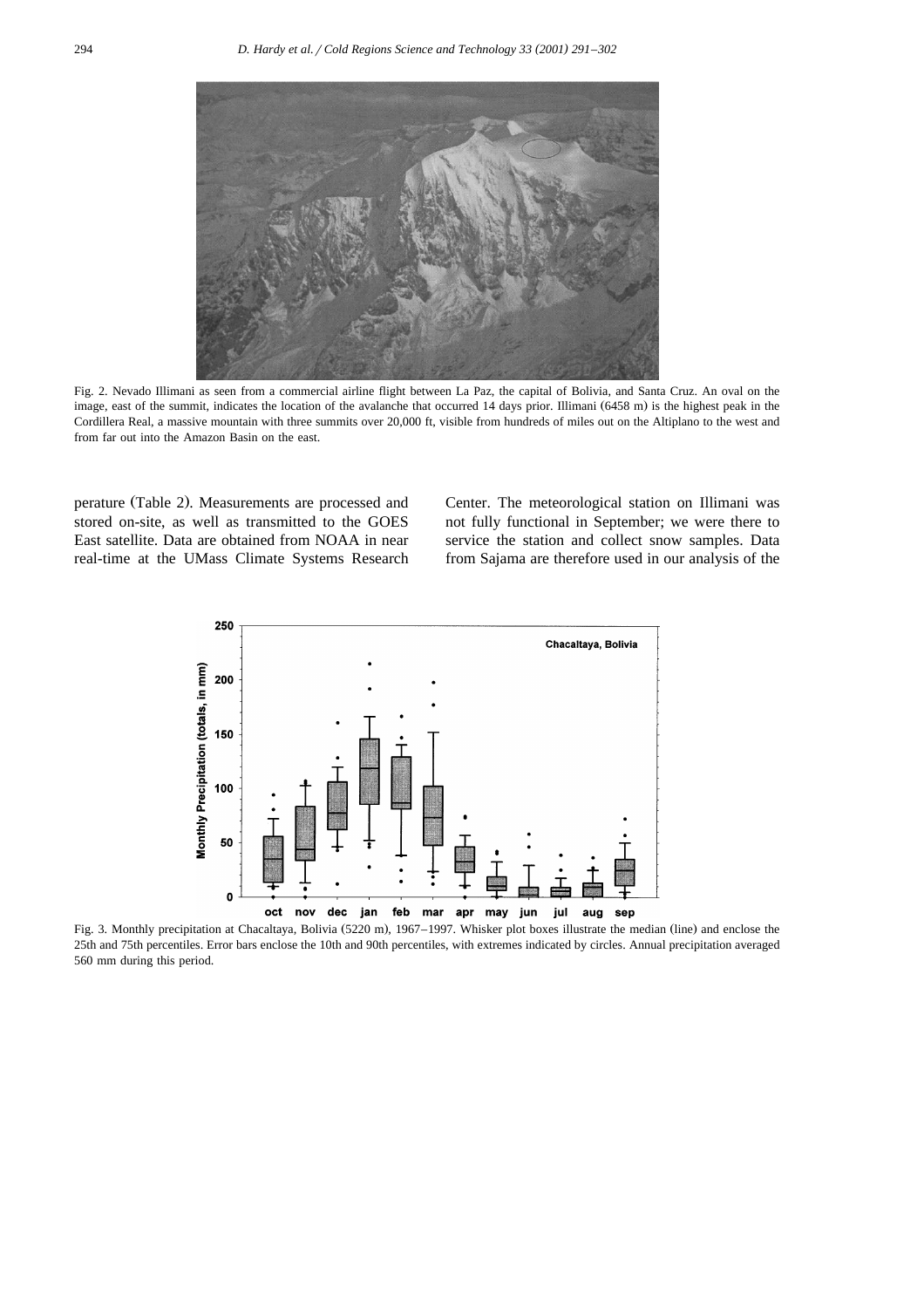September avalanches to supplement the Illimani observations.

Nevado Illimani  $(6458 \text{ m})$  is the highest peak in the Cordillera Real, a massive mountain with three summits over  $20,000$  ft (Fig. 2). The meteorological station on Illimani is located approximately 200 m below the summit  $(16^{\circ}39'S; 67^{\circ}47'W$  at 6265 m  $(20,555 \text{ ft})$ , in a large bowl oriented to the southwest. Nevado Sajama is located in Parque Nacional Sajama, within the Cordillera Occidental, on the eastern side of the Altiplano  $(Fig. 1)$ . This extinct volcano is the highest peak in Bolivia  $(6542 \text{ m})$ , and higher elevations of the mountain are covered by an ice cap. The meteorological station on Sajama is located about 27 m below the summit  $(18^{\circ}06'S; 68^{\circ}53'W$  at 6515 m  $(21.376 ft)$ .

The Bolivian Andes experience a marked seasonality in precipitation, with an extended summer wet season and a dry winter. The 30-year record from Chacaltaya, just west of Illimani (Fig. 1), illustrates the pronounced dry period June–August, when less than 5% of the annual precipitation is delivered (Fig. 3). Precipitation over the entire Bolivian Altiplano (including Sajama) originates almost exclusively from the east, and annual totals decrease to the west of the Cordillera Real.

Mean annual temperature (MAT) near the Illimani weather station is  $-7.6$  °C, as indicated by the borehole temperature at 10 m (Zweifel, personal communication). MAT on Sajama is  $3.0$  °C lower by our station measurements and by the 10-m borehole temperature (Zagoradnov, personal communication).

#### **3. Methods**

On 30 September 1999, a snowpit was dug and analyzed in a location adjacent to the avalanche we triggered on 29 September 1999. We measured snow properties and snowpack stratigraphy using standard protocols (e.g., Colbeck et al., 1990; Williams et al., 1999). We used a 100-cm<sup>3</sup> stainless steel Taylor– LaChapelle cutter and an electronic scale  $(\pm 1 \text{ g})$  to measure snow density. Snowpack temperatures were measured with 20-cm-long dial stem thermometers. A  $16\times$  hand lens (18 mm diameter) and gridded plate were used to determine grain shape and estimate grain size.

The chemical and dust content of individual strata in the snowpack were also analyzed. These values have the potential to provide information on snowpack development (e.g., Hardy et al., 1998b), and on conditions at the snow surface, such as evaporation amounts (Eichler et al., 2000). Snow samples were collected in EPA-certified containers for chemical and isotopic content following methods such as those of Williams et al. (1996), and kept below  $-4$  °C during transport to the lab. Laboratory analyses were conducted at the Byrd Polar Research Center at Ohio State University.

Here we analyze the climatological and snow conditions that led to the two avalanches, using information from the high-elevation meteorological stations on Nevado Illimani and Sajama. A comprehensive discussion of the station's design and configuration has been published (Hardy et al., 1998a). For this report, we emphasize measurements of air temperature, snow accumulation, snow surface temperature, and internal snowpack temperatures. Instruments and sampling frequency for these measurements are presented in Table 2.

## **4. Results and discussion**

### *4.1. A*Õ*alanche on Ne*Õ*ado Illimani*

We released a slab avalanche near the summit of Nevado Illimani on 29 September 2000, similar to the slab release on Cerro Presidente 4 days earlier (Table 1). We were at about  $6300$  m on the afternoon of 29 September en route to a weather station on the mountain. Snow was well-sintered and supported steps and front-pointing on the  $45-50^{\circ}$  west-facing approach to a saddle below the summit of Illimani Sur. We began descending from the saddle to the weather station, on a gentle slope of perhaps  $10^{\circ}$ . As the slope began to steepen, the walking became more difficult in deepening snow. We started to post-hole with every step. Twice the snow collapsed with a "whoomph" noise on the gradual slope, a phenomena one of us (CE) recalls experiencing only five times in 13 years of climbing in Bolivia. We were in a dense whiteout at the time, proceeding toward the meteorological station by reckoning. Suddenly a larger whoomph (or "firn quake") occurred, repre-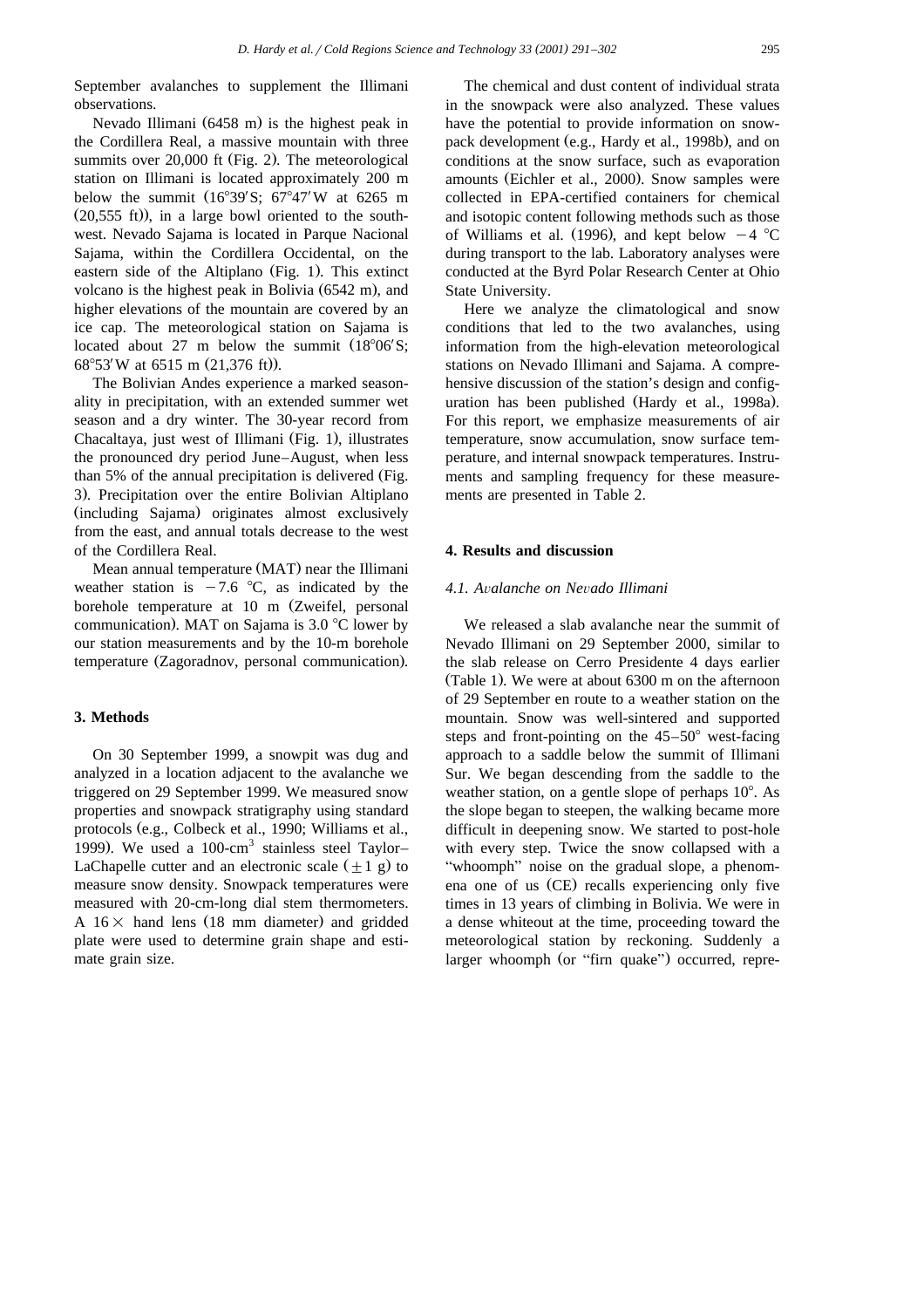senting a widespread collapse of the snowpack. Simultaneously, we heard a fracture propagate to our left, followed by a dull roar. Visibility was minimal, but a fresh fracture line was visible in the snowpack underneath our feet and extending to our left, where we had heard what we thought was an avalanche release. We retreated to the saddle and set up camp, as in the whiteout it was impossible to assess the danger of additional slides.

Visibility improved shortly thereafter, revealing the avalanche we had released (Fig. 2), about  $200 \text{ m}$ to our left. The slab originated from a distinct fracture, 1–2 m thick. We estimate the slide path at  $100-200$  m in both width and length (size 2, Canadian classification), although we did not have time to inspect it more closely. The runout zone of the avalanche was within 100 m of our meteorological station and snowpit.

#### *4.2. Snow accumulation and snowpit stratigraphy*

Negative sea-surface temperature anomalies in the central equatorial Pacific (i.e., La Niña) enhance wet-season precipitation on the Altiplano (Vuille et al.,  $2000$ , and a large La Niña event peaked during the 1998–1999 wet season. At the Illimani weather station, 240 cm of snow accumulated by early April of 1999, which buried the snow depth sensor. Station visits on 7 April and 17 June document the same snow depth, although without the sensor we have no record of variability between those dates. On 29 September, the snow surface was 25–30 cm above that of 17 June, representing 270 cm of accumulation since the previous November.

A 180-cm-deep snowpit was dug on 30 September 1999, the day after the avalanche, on a slope angle of about  $10^{\circ}$ . Stratigraphic analysis and sample collection were conducted from about 1300 to 1600 h on that day. Weather was clear, bright, and brisk, with the sun almost directly overhead. Snow temperatures were isothermal at  $0^{\circ}$ C in the first 9 cm, decreasing to  $-30^{\circ}$ C for the remainder of the snowpack observed (Fig. 4). Density generally increased with depth, from about 210 kg  $m^{-3}$  at the snow surface to 410 kg  $\text{m}^{-3}$  at a depth of 180 cm, with the exception of several ice layers.

The stratigraphy of the snowpit contained some interesting surprises. Snow grains in the first 19 cm were rounded, suggesting the presence of some liquid water and wet snow metamorphism (e.g., Colbeck, 1979). The small grain size of  $0.3$  mm along with the absence of polycrystalline grains suggests that conditions consisted of snow with low water content and little if any percolation. A thin ice layer at 19–20 cm is consistent with subsurface melting and re-freezing. Snow grains from 20–27 cm were similar to grains at 0–19 cm, though slightly larger at 0.5 mm in diameter.

Below a depth of 27 cm, the stratigraphy suggested a different snow environment. Snow grains throughout the 27–37 cm depth layer were heavily faceted. Many of the grains showed well-developed cups and scroll patterns similar to kinetic growth or depth hoar grains that develop at or near the bottom of the snowpack (Colbeck, 1983). Average grain size was 3–5 mm, with several grains larger than 10 mm, and the density was 230 kg m<sup>-3</sup>. Dust was visible throughout this layer, with much higher concentrations in the upper 3 cm. Hardness was measured by the hand test as low (Fig. 4). The layer from  $37-64$ cm was similar to that above, except that faceting was not as well developed. Grains sizes of 2–4 mm were smaller than in the layer above, and it was slightly harder. There was no visible dust in this layer. A well-bonded ice lens was at 65–73 cm, composed of melt–freeze polycrystals.

The avalanche that we triggered appeared to run on the faceted grains located at a depth of 27–37 cm in our snowpit. We believe that the faceted grains we report for layers from 27–64 cm are near-surface faceted crystals, formed by the process Birkeland (1998) terms diurnal re-crystalization. To our knowledge, these near-surface faceted grains are larger, and more diverse in form, than those previously reported either in the avalanche literature or informally among avalanche professionals. We believe that these differences are the result of unique meteorological conditions at high elevations in the tropical Andes.

#### *4.3. Snow chemistry and dust content*

The chemical and dust content of the snowpack provides insight into the meteorological history of the snowpack development. Dust concentrations from the bottom of the snowpit at 180 cm to a depth of 37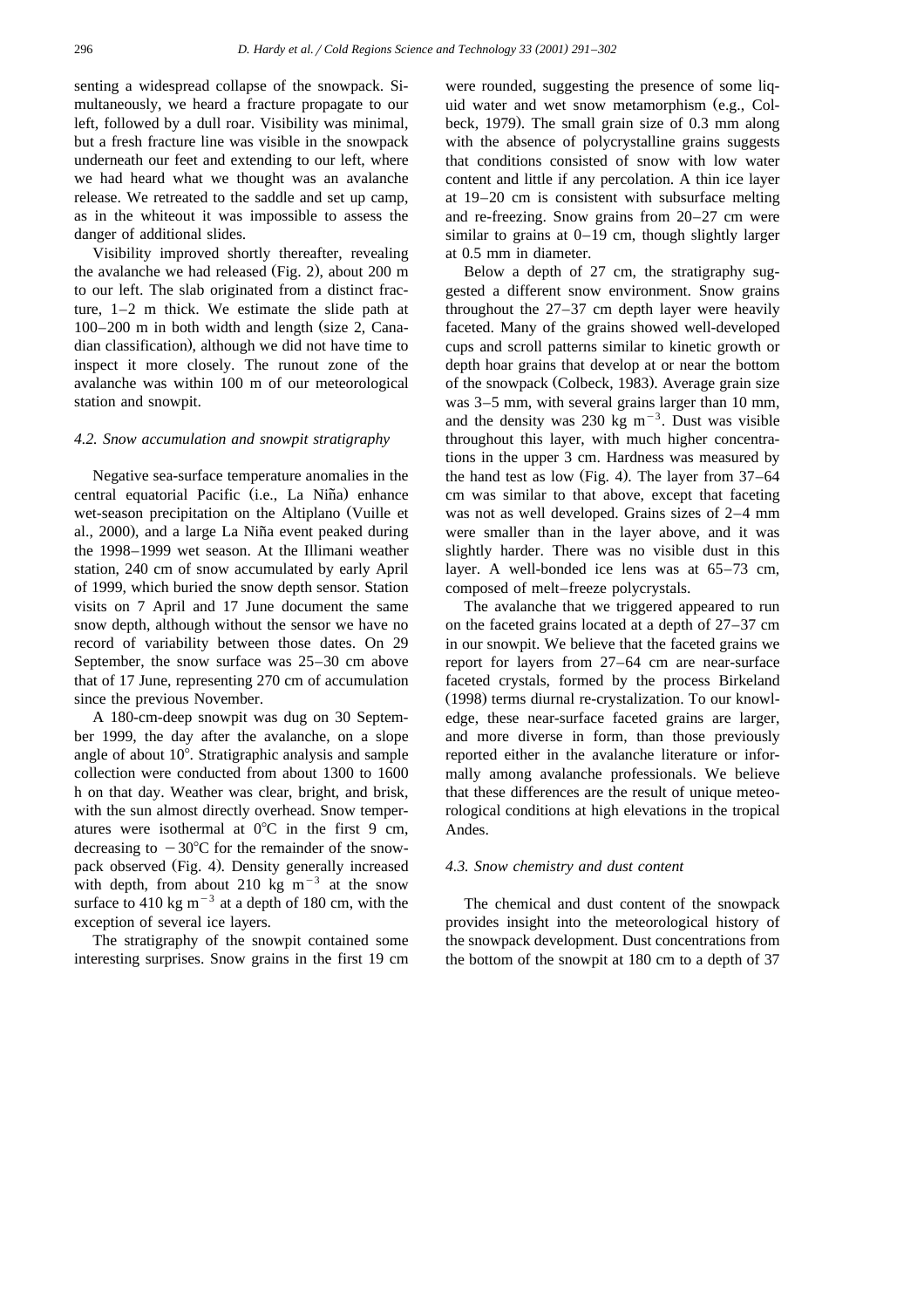

Fig. 4. Snowpit profile sampled at 6300 m near the summit of Nevado Illimani, Bolivia on 30 September 1999. Note the presence of near-surface faceted crystals from 27–64 cm.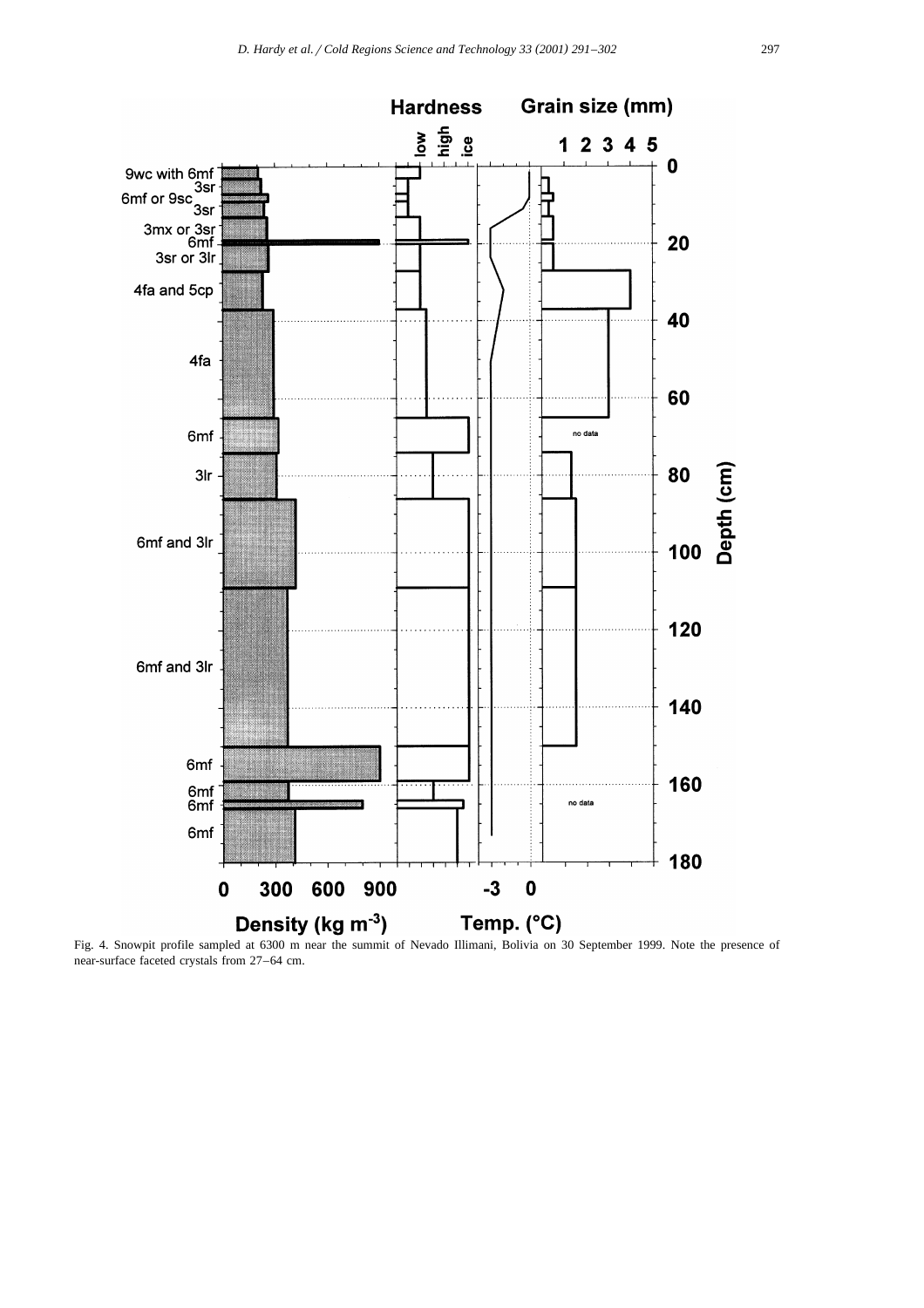cm were relatively low (Fig. 5). At the  $27-37$  layer, characterized by large and well-developed nearsurface faceted crystals, the dust concentration increased by more than two orders of magnitude to almost  $3,000,000$  particles/mL. Calcium, which is a major component of dust, increased by more than an order of magnitude from 50 ppb at a depth of 50 cm to 1500 ppb at the layer at 27–37 cm. These dust and calcium concentrations indicate that the meteorological conditions were much different while the layer at 27–37 cm was exposed at the snow surface, compared to all other layers.

Comparison of our results to those from the Quelccaya Ice Cap in Peru illustrates the climatic conditions on Illimani that preceded the avalanche release. Dust concentrations from snowpits on the Quelccaya Ice Cap in Peru exhibit a distinct seasonal variation,

with high concentrations during the dry season similar to those we report for the layer at 27–37 cm and with concentrations during the wet season near zero (Thompson, 1980). The association of high particle concentrations at Quelccaya with the dry season is a function of:  $(1)$  high radiation receipt with little accumulation (e.g., lots of clear days with little cloud cover);  $(2)$  dominant wind direction from the west, transporting material from the high, dry Altiplano; and (3) higher wind speeds during the austral winter (Thompson et al.,  $1988$ ).

The large increase in dust particles in our snowpit suggests that little precipitation occurred for an extended period of time while the layer at 27–37 cm depth was exposed at the snow surface—perhaps since early April. Additionally, the lack of grain rounding or re-frozen meltwater in that layer is



Fig. 5. Dust and chemical content of the snowpit profile sampled at 6300 m near the summit of Nevado Illimani, Bolivia on 30 September 1999. Note the large increase in dust, calcium, and chloride concentrations in the snowpack within the sample taken between 27 and 37 cm.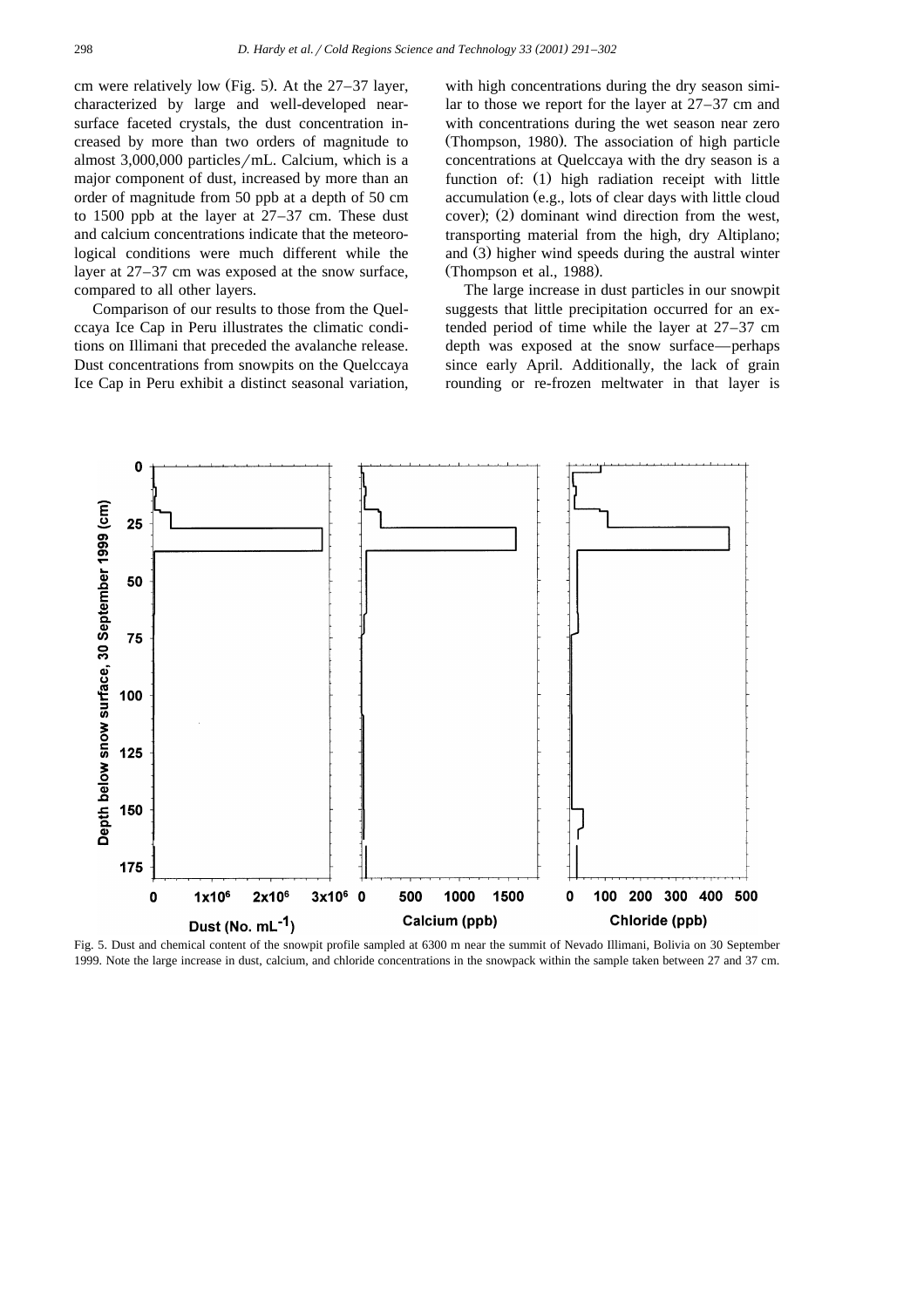evidence that air temperatures were low enough that no liquid water was produced at or just below the snow surface.

Chloride concentrations can be used to evaluate the possibility of sublimation/evaporation at the snow surface in high-elevation environments (Eichler et al., 2000). Chloride concentrations increase from 25 ppb at a depth of 50 cm to 450 ppb in the layer at 27–37 cm. The large increase in concentration of chloride at a depth of 27–37 cm suggests that large amounts of sublimation occurred while this layer was exposed at the snow surface.

The dust and chemistry data suggests that the surface at 27 cm depth was exposed to clear and cold conditions during the austral winter. Meteorological conditions during this exposure appear to have driven the formation of near-surface faceted crystals.

#### *4.4. Meteorological conditions*

## *4.4.1. Precipitation*

Direct measurements of precipitation on Illimani are not available through the 1999 dry season. From observations, we know that 25–30 cm of snow accumulated sometime between 17 June and 29 September, and the snowpit evidence suggests that this increment fell within days to weeks to prior to 29 September. Such winter precipitation events have been recorded in prior years on Illimani, including two snowfalls in August 1997 (19 and 12 cm), 15 cm in September of that year, and one 10 cm event during June of 1998.

Bolivian station data show that a widespread regional precipitation event occurred on 17 September 1999 (7.4 to 7.9 mm at La Paz, Cochabamba, and Oruro). On Sajama, after a prolonged period without

precipitation, 19 cm of snow accumulation was recorded on 18–19 September and 23 cm on 28–30 September. These are relatively large events for the more arid Sajama, and the accumulation was not blown away as typically occurs with winter precipitation events on Sajama.

One additional piece of indirect evidence for the timing of precipitation comes from Illimani. During the dry (low humidity) evening of  $22-23$  September, snow was evidently drifting in response to wind speeds of  $4-7$  m s<sup>-1</sup>, because the reflected solar radiometer was buried beneath the snow surface on 23 September. Indeed, for the 2-week period prior to the Illimani avalanche, winds were consistently from the northwest (blowing downslope) at speeds varying between 2 and 8 m  $s^{-1}$ . In summary, considerable snowfall apparently occurred within the period 8–12 days prior to avalanches in the Cordilleras Apolobamba and Real, probably accompanied by sufficient wind to cause redistribution of the new snow.

#### *4.4.2. Solar radiation and air temperature*

Solar radiation receipt remains high during the austral winter at high elevations in the Andes, with daily irradiance maxima typically greater than 800 W m<sup>-2</sup> (Hardy et al., 1998a). However, the mean temperature at the summit of Sajama ( $\sim 460$  hPa) during the winter is only  $-12.8$  °C (1996–1999). In contrast to mid-latitude mountain environments, the average diurnal temperature range of 7.8  $\degree$ C is larger than the annual temperature range. Monthly mean measurements on Sajama from July through September 1999 show increasing solar radiation, and increases in both mean air temperature and the daily temperature range (Table 3). Illimani temperatures

Table 3 Monthly temperatures and incoming solar radiation (K-down) on Sajama, June–September 1999

| Month           | Mean minimum<br>aspirated daily<br>$T$ (°C) | Mean maximum<br>aspirated daily<br>$T$ (°C) | Mean daily<br>temperature range<br>(°C) | Mean maximum<br>daily K-down<br>$(W m^{-2})$ |
|-----------------|---------------------------------------------|---------------------------------------------|-----------------------------------------|----------------------------------------------|
| June 1999       | $-16.6$                                     | $-9.6$                                      | 7.0                                     | 817                                          |
| July 1999       | $-16.6$                                     | $-10.4$                                     | 6.3                                     | 763                                          |
| August 1999     | $-15.9$                                     | $-8.1$                                      | 7.8                                     | 861                                          |
| Sepetember 1999 | $-15.2$                                     | $-6.9$                                      | 8.3                                     | 950                                          |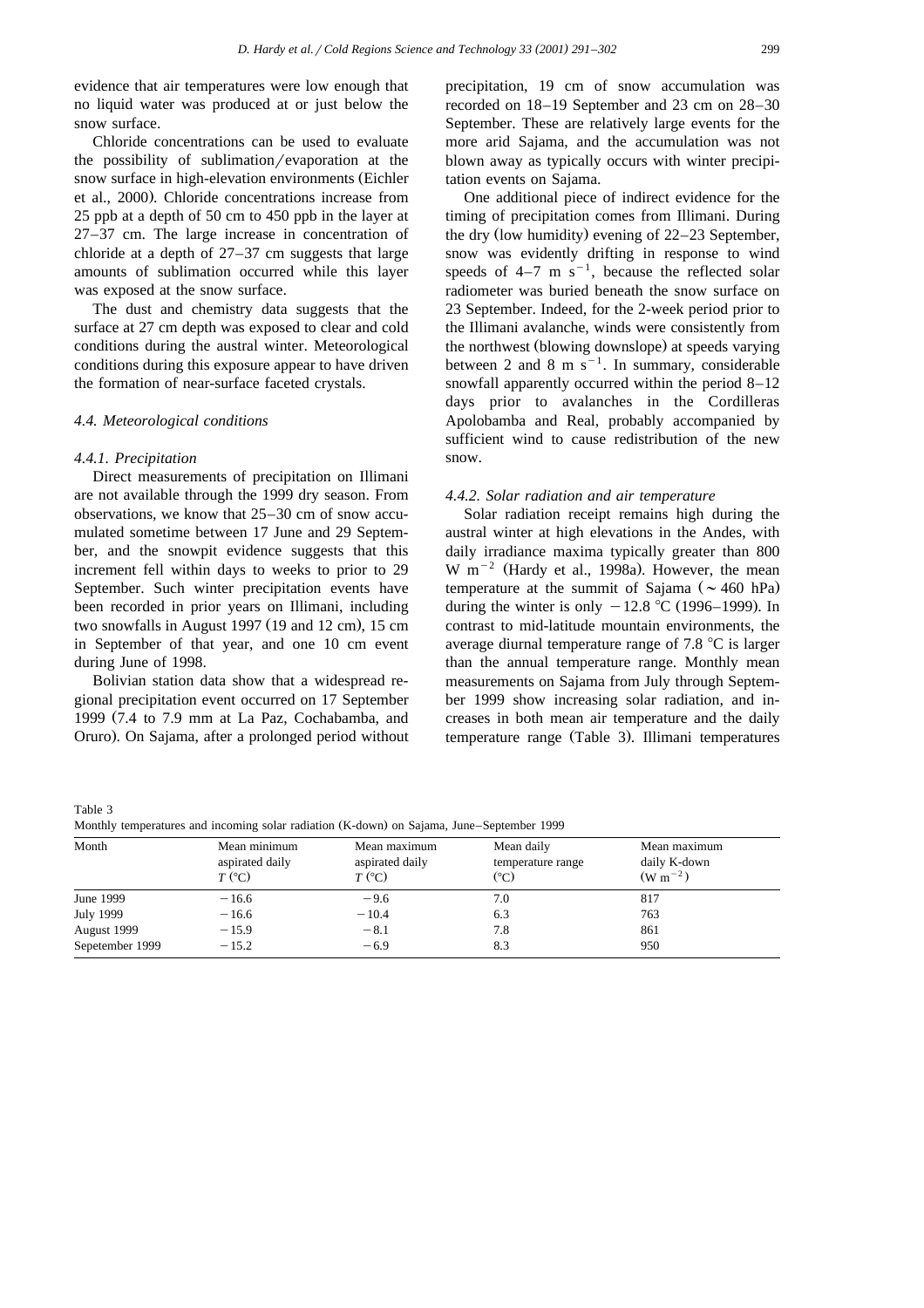are generally slightly higher, due to the 250 m elevation difference and higher humidity, but unavailable for this time period.

## *4.4.3. Near surface temperature gradients*

Although air temperature is measured only at 'screen height' on Illimani, additional temperature measurement instrumentation operated on Sajama (Table 2). During clear-sky conditions, without differences in cloud cover, Sajama provides an excellent analog for the near-surface temperature patterns on Illimani. While we realize the inherent problems in the measurement of near-surface temperatures and calculation of temperature gradients (e.g., Birkeland et al., 1998), our results demonstrate the range of possible temperature (and vapor pressure) gradients available to drive the formation of near-surface faceted snow crystals in this environment. Where appropriate, we use only night-time measurements  $(2100-0700)$  h to avoid potential problems caused by heating of the instrumentation.

To investigate the near-surface *air* temperature gradient, we selected a nearly cloudless 13-day period of data from July 1997. A thermocouple  $(TC)$ had just been installed 4 cm above the snow surface during a site visit ending 2 July, and the infrared temperature transducer was functioning well. Given the uniformity of the radiation regime through this



Fig. 6. Temperature profiles just above (upper plot) and below (lower plot) the snow surface on Sajama, during two different time periods. Air temperature profiles represent the mean hourly temperature at about 3.9 cm above the surface (range during period  $= 3.1 - 4.9$  cm) and at the snow surface, during the period  $1-13$  July 1997. (The 1400 temperature at 4 cm may not be comparable to those at other times, due to differential shading of solar radiation on the thermocouples.) Lower profiles depict measured temperatures at selected time periods with clear-sky conditions, between 1900 h on 27 June and 1245 h on 28 June, 1997. Measurement depths are 0, 1, 6, 11, and 16 cm.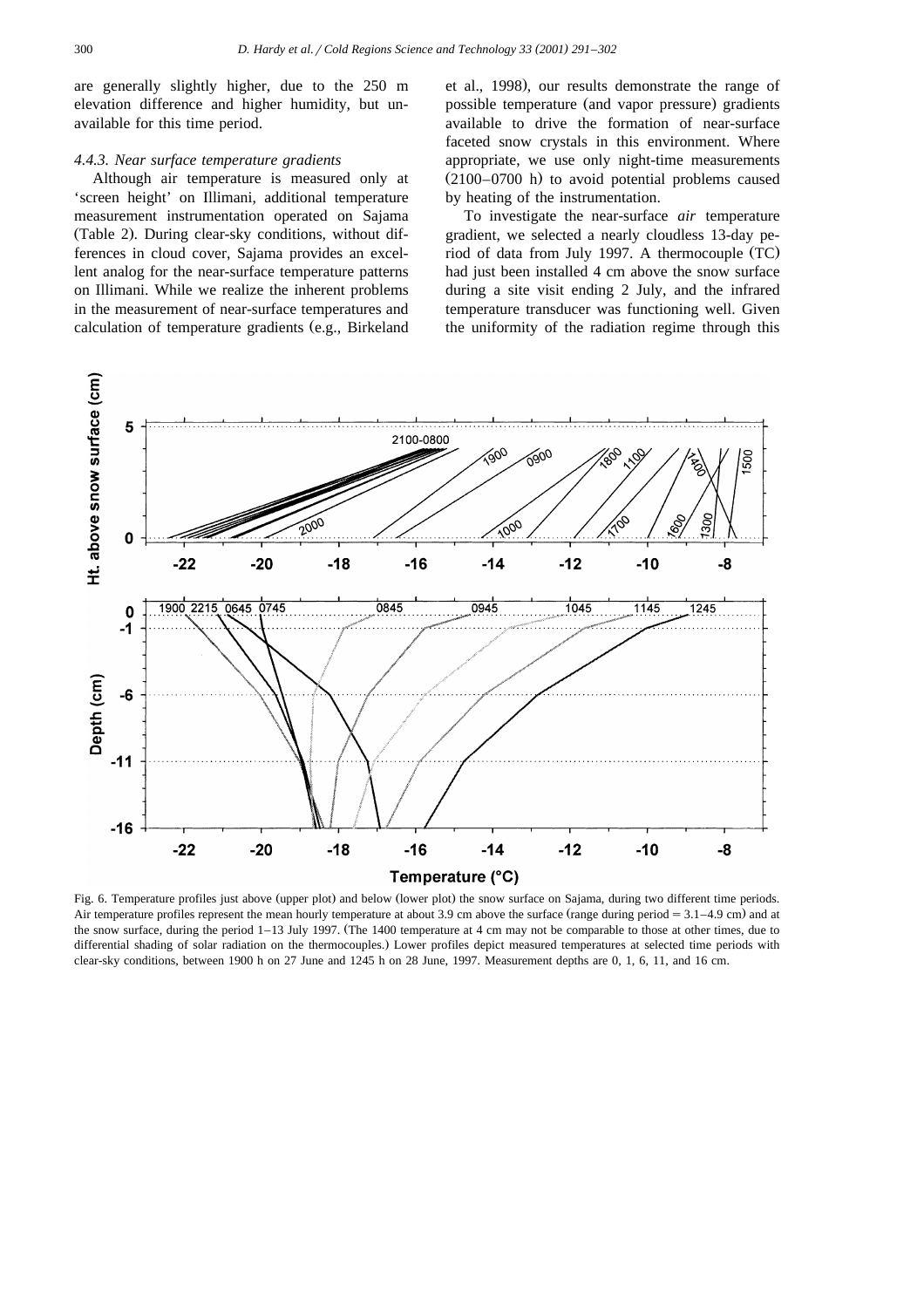period, we determined the average temperature at 4 cm and at the surface, for each hour of the day. These pairs of values, for each hour, were used to estimate the temperature gradient in the lowest 4 cm above the snow. The uniformity of the gradient during periods of no solar radiation (i.e., night-time) is quite remarkable (Fig. 6, upper); night-time gradients were not significantly affected by wind speed, which varied between calm and 24 m  $s^{-1}$  (not shown). We calculate an average night-time temperature gradient in the lowest 4 cm during these 13 days of  $161^{\circ}$ C m<sup>-1</sup>, well within the 100–300°C m<sup>-1</sup> range others have recorded.

The near-surface *snow* temperature gradient was measured through a brief period just prior to the time period discussed above. While servicing the weather station we installed a TC array in undisturbed snow nearby (as described by Birkeland et al., 1998), and temperature measurements were collected every 15 min over 3 days. Our procedure differed slightly from that of Birkeland et al.  $(1998)$  in that the top TC was installed right at the snow surface, so measurements were made at  $0, -1, -6, -11$  and  $-16$ cm. The resultant measurements do not provide a comprehensive measure of the maximum temperature gradients possible at the site, because some cloud cover is known to have occurred during the night-time hours (altering the longwave radiation balance), and because wind speeds were relatively high  $(10-20 \text{ m s}^{-1})$  through the period (inducing convection within the snowpack). Fig.  $6$  (lower) illustrates profiles during largely clear-sky conditions over a very brief period of measurements. These limited data suggest that bi-directional gradients may be roughly symmetrical, reaching at least  $\pm 50$  °C  $m^{-1}$  in magnitude and probably higher close to the surface. At 6515 m on Sajama ( $\sim$  460 hPa), therefore, vapor pressure gradients could typically exceed  $\pm$  5 hPa m<sup>-1</sup>.

#### **5. Summary**

The near-surface faceted crystals observed on Illimani in September 1999 appear to be both better developed (i.e., larger) and form a thicker layer than those reported from mid-latitude mountain environments. This finding is consistent with Colbeck's

(1989) theoretical treatment of near-surface faceted crystals growth. While the best-developed grains on Illimani were in a layer 10 cm thick, those in the 27 cm-thick layer below were also faceted. It is not known when the faceted crystals developed, although the thicker layer was exposed to the surface for less time than the overlying 10 cm of accumulation, based on dust concentrations (Fig. 5). Faceting in the lower layer may have occurred after burial (i.e.,  $10-37$  cm deep). Conditions unique to high-elevation tropical mountains favoring the growth of nearsurface faceted crystals include:  $(1)$  higher input of incoming solar radiation, due to less atmosphere and higher sun altitudes; (2) greater day-time absorption of solar radiation at the snow surface during the austral winter, due to the relatively high dust concentration (enhancing the temperature gradient); and  $(3)$ greater longwave radiation loss due to rapid cooling of the dry, thin atmosphere in the evening.

Development of near-surface faceted crystals during the dry season, at high elevations in the Bolivian Andes, may present a greater avalanche hazard than is generally recognized. Two documented incidents in September 1999 occurred when 'early season' snow was redisturbed onto leeward slopes, burying a thick, well-developed layer of near-surface faceted crystals. This layer probably formed through the process Birkeland (1998) termed diurnal recrystallization. In this region of the Andes, our results suggest that ideal meteorological conditions for faceted crystal growth persist through the entire climbing season of June–August, and probably occur most years in high-elevation areas. Indeed, we have observed buried near-surface faceted crystals within a previous years snowpack on Sajama. Regional precipitation decidedly increases during September, and relatively large snowfall events are not uncommon in our short record from Illimani. Avalanches may occur when synoptic weather conditions result in dry-season snow events and high wind speeds that produce a slab over this weak layer. La Niña conditions, such as during 1998–1999, may favor this situation. Although the resulting instability should be relatively easy to recognize due to audible collapse upon loading (whoomphing), climbers must be alert to the potential threat. Currently, climbers and users of the Bolivian high-mountain environment are not expecting to encounter avalanche hazards during the